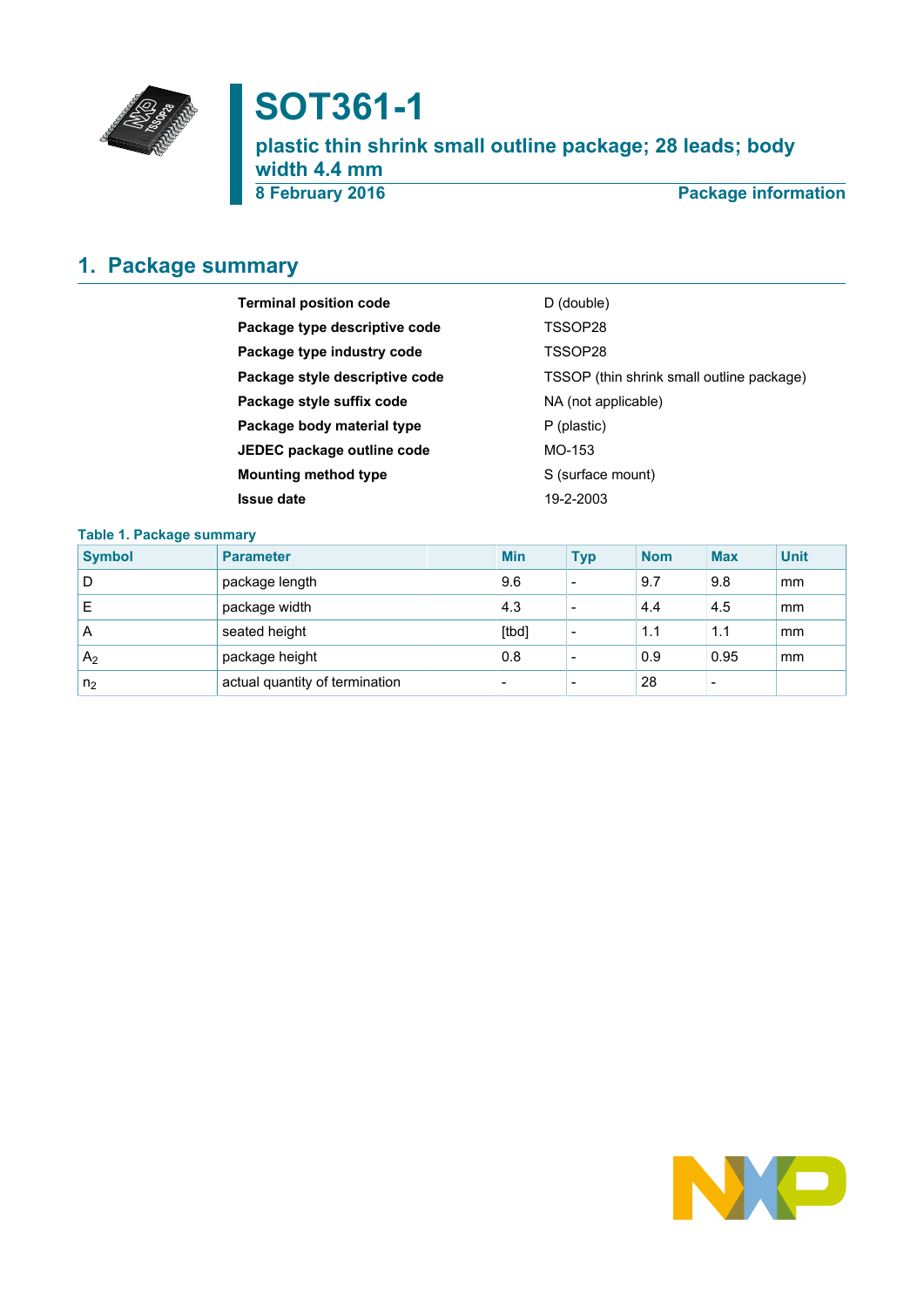# <span id="page-1-0"></span>**2. Package outline**



### **Fig. 1. Package outline TSSOP28 (SOT361-1)**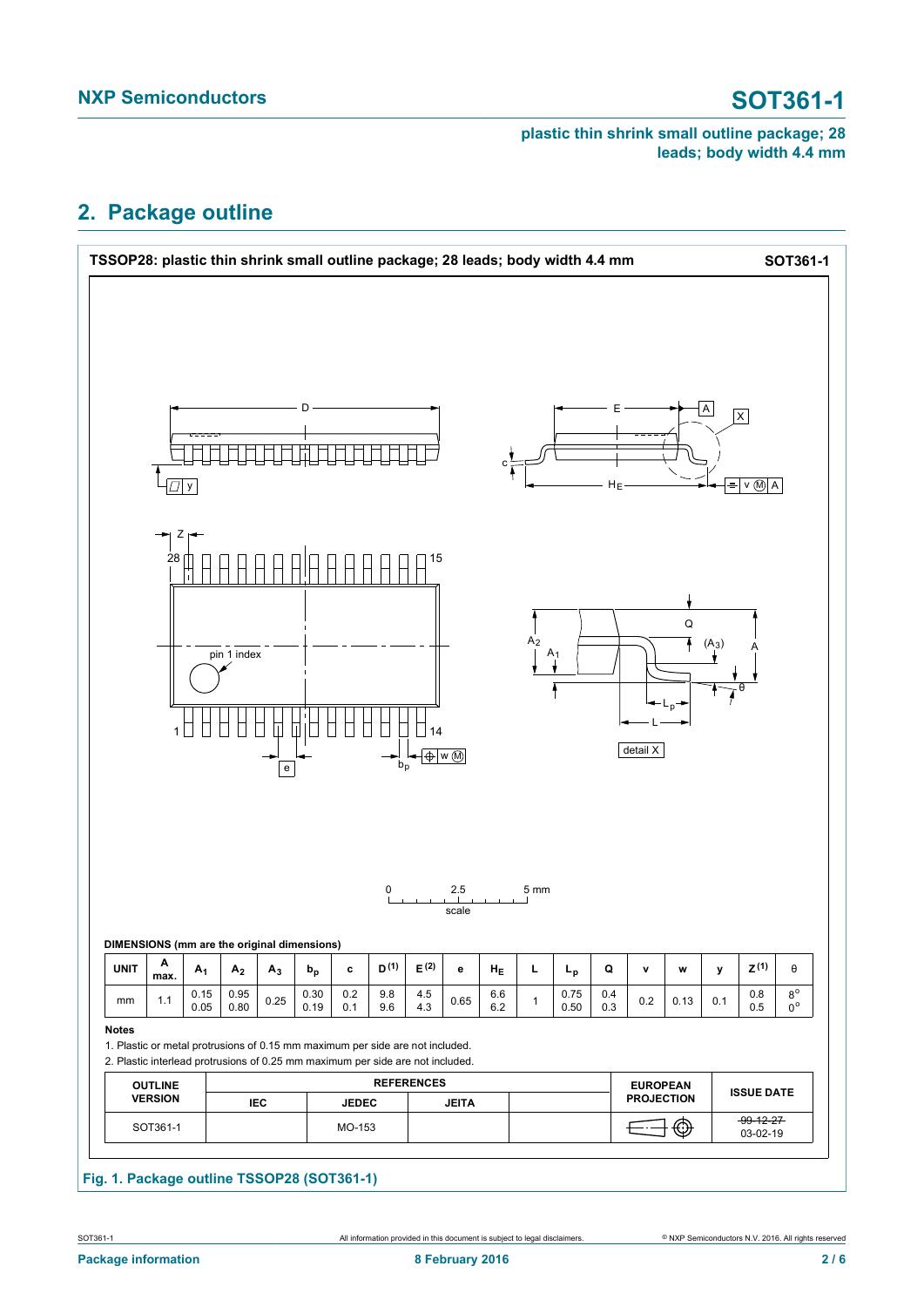# <span id="page-2-0"></span>**3. Soldering**



### **Fig. 2. Reflow soldering footprint for TSSOP28 (SOT361-1)**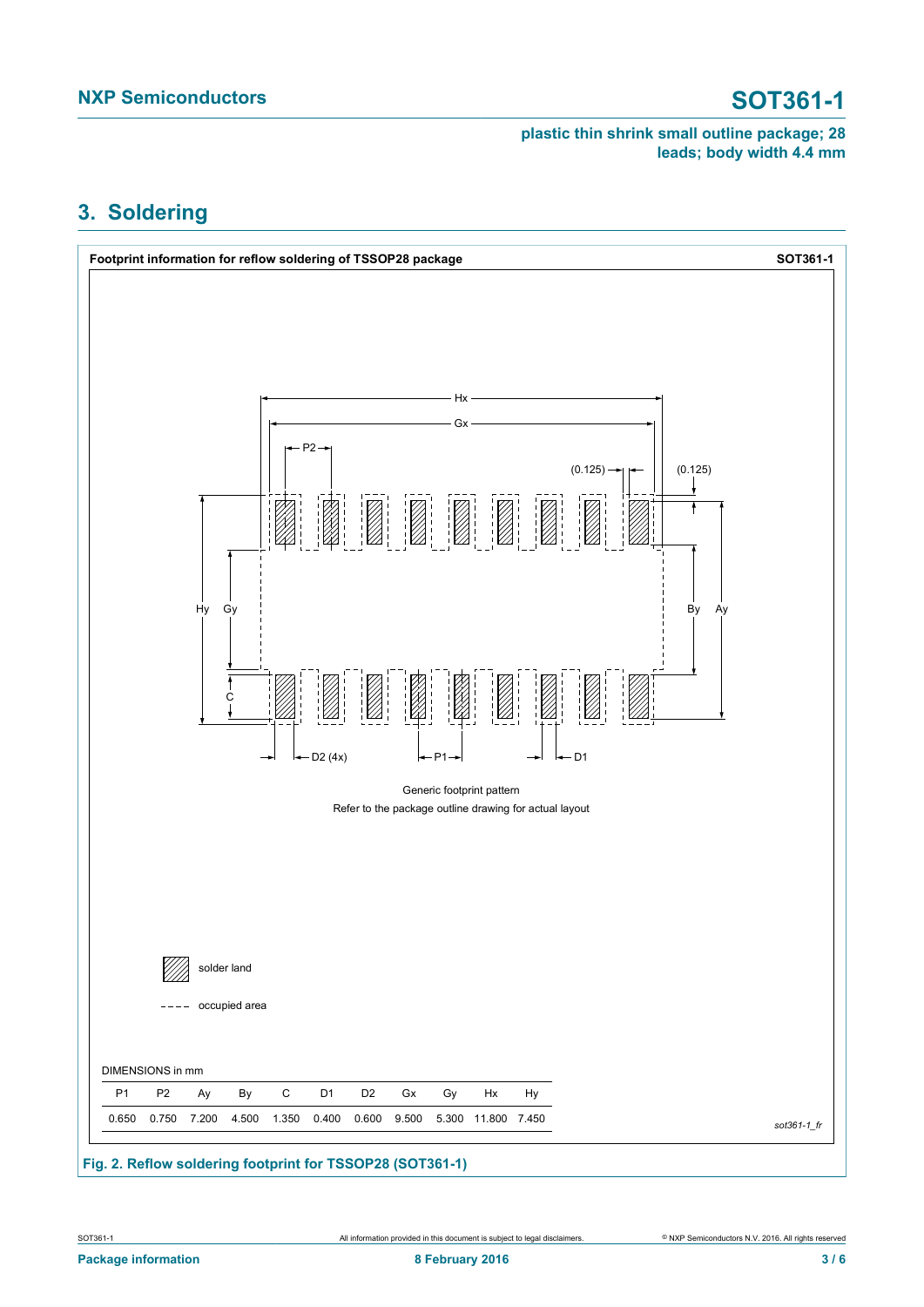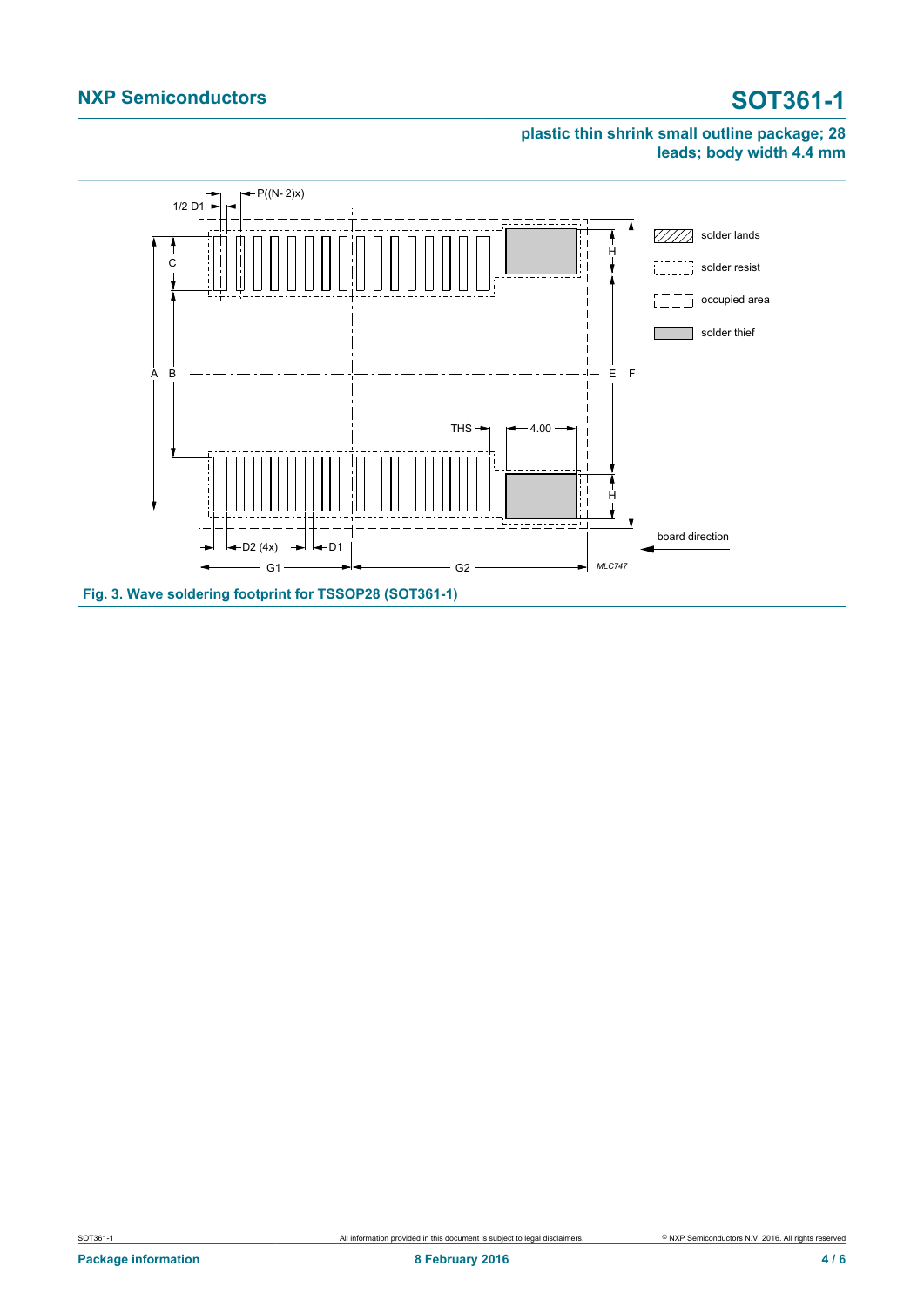## <span id="page-4-0"></span>**4. Legal information**

#### **Disclaimers**

**Limited warranty and liability** — Information in this document is believed to be accurate and reliable. However, NXP Semiconductors does not give any representations or warranties, expressed or implied, as to the accuracy or completeness of such information and shall have no liability for the consequences of use of such information. NXP Semiconductors takes no responsibility for the content in this document if provided by an information source outside of NXP Semiconductors.

In no event shall NXP Semiconductors be liable for any indirect, incidental, punitive, special or consequential damages (including - without limitation lost profits, lost savings, business interruption, costs related to the removal or replacement of any products or rework charges) whether or not such damages are based on tort (including negligence), warranty, breach of contract or any other legal theory.

Notwithstanding any damages that customer might incur for any reason whatsoever, NXP Semiconductors' aggregate and cumulative liability towards customer for the products described herein shall be limited in accordance with the *Terms and conditions of commercial sale* of NXP Semiconductors.

**Right to make changes** — NXP Semiconductors reserves the right to make changes to information published in this document, including without limitation specifications and product descriptions, at any time and without notice. This document supersedes and replaces all information supplied prior to the publication hereof.